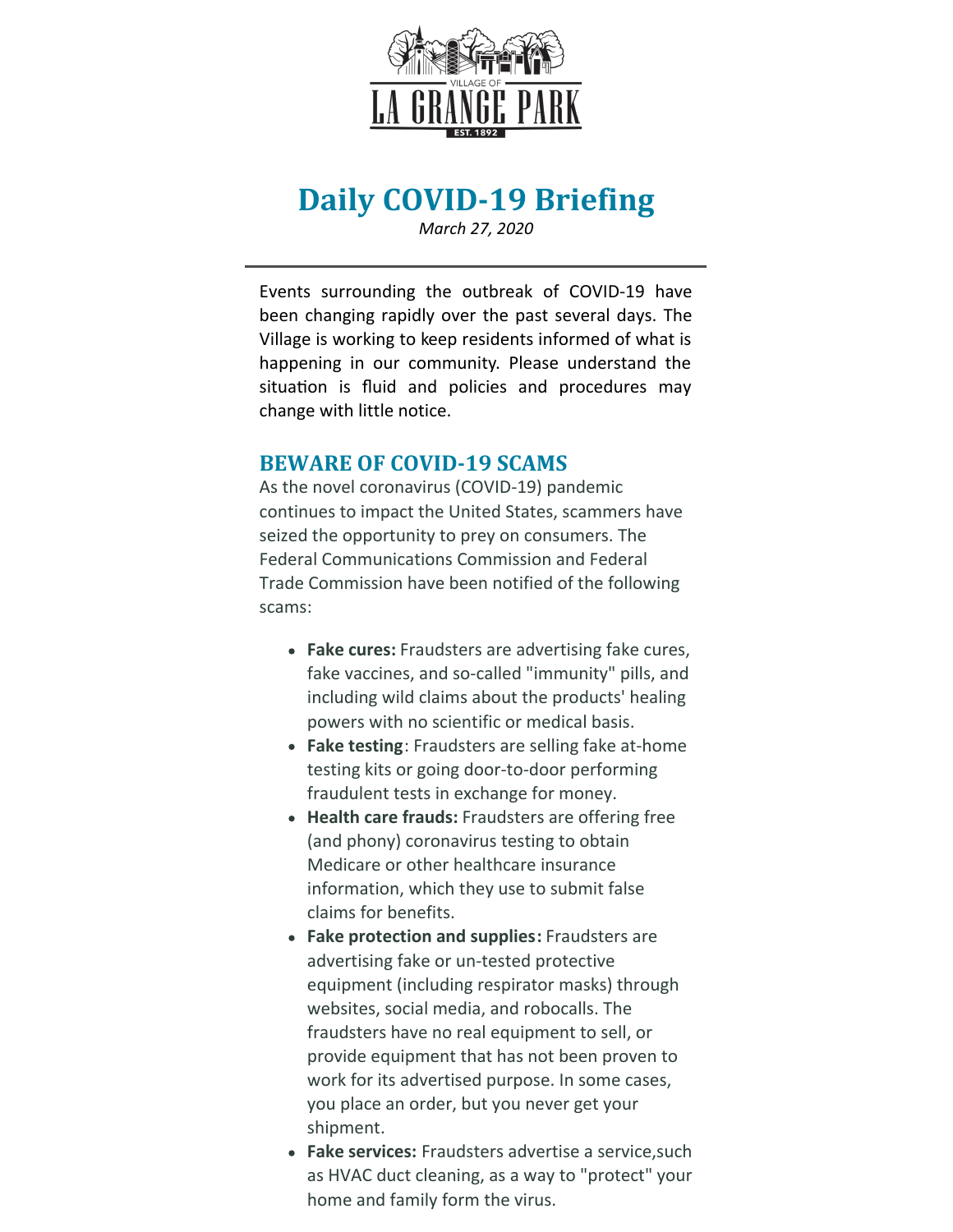- **Phishing:** Fraudsters are posing as representatives from well-known institutions, such as the World Health Organization (WHO) and the Centers for Disease Control and Prevention (CDC), in order to trick victims into downloading malware or providing personal identifying and financial information.
- **Fake health care providers**: Fraudsters pose as doctors or hospital employees and contact individuals via phone or email. They make false claims that they treated a relative or friend for coronavirus and demand money for the claimed treatment.
- **Identity theft:** Fraudsters are using social media to fraudulently seek donations or provide stimulus funds if the victim provides a bank account number or other personal identifying information. The fraudsters use the information entered by the victim to impersonate the victim and steal money from the victim's bank account.
- **Fake COVID-19 relief programs:** Fraudster claim to offer work-from-home opportunities, student loan repayment plans, and debt consolidation offers. Small businesses are also getting scam calls about virus-related funding or loans and online listing verification.
- **Securities fraud:** Fraudsters are promoting securities in publicly traded companies that they falsely claim have discovered the cure for coronavirus.
- **Fake charities:** Fraudsters are soliciting donations for charities to allegedly benefit people affected by the virus and pocketing the money for themselves.

#### **If you think you've been a victim of a coronavirus scam, contact the La Grange Park Police Department at (708) 352-2151 immediately.**

Consider the following tips to help you protect yourself from scams, including coronavirus scams:

- Do not respond to calls or texts from unknown numbers, or any others that appear suspicious.
- Never share your personal or financial information via email, text messages, or over the phone.
- Be cautious if you're being pressured to share any information or make a payment immediately.
- Scammers often spoof phone numbers to trick you into answering or responding. Remember that government agencies will never call you to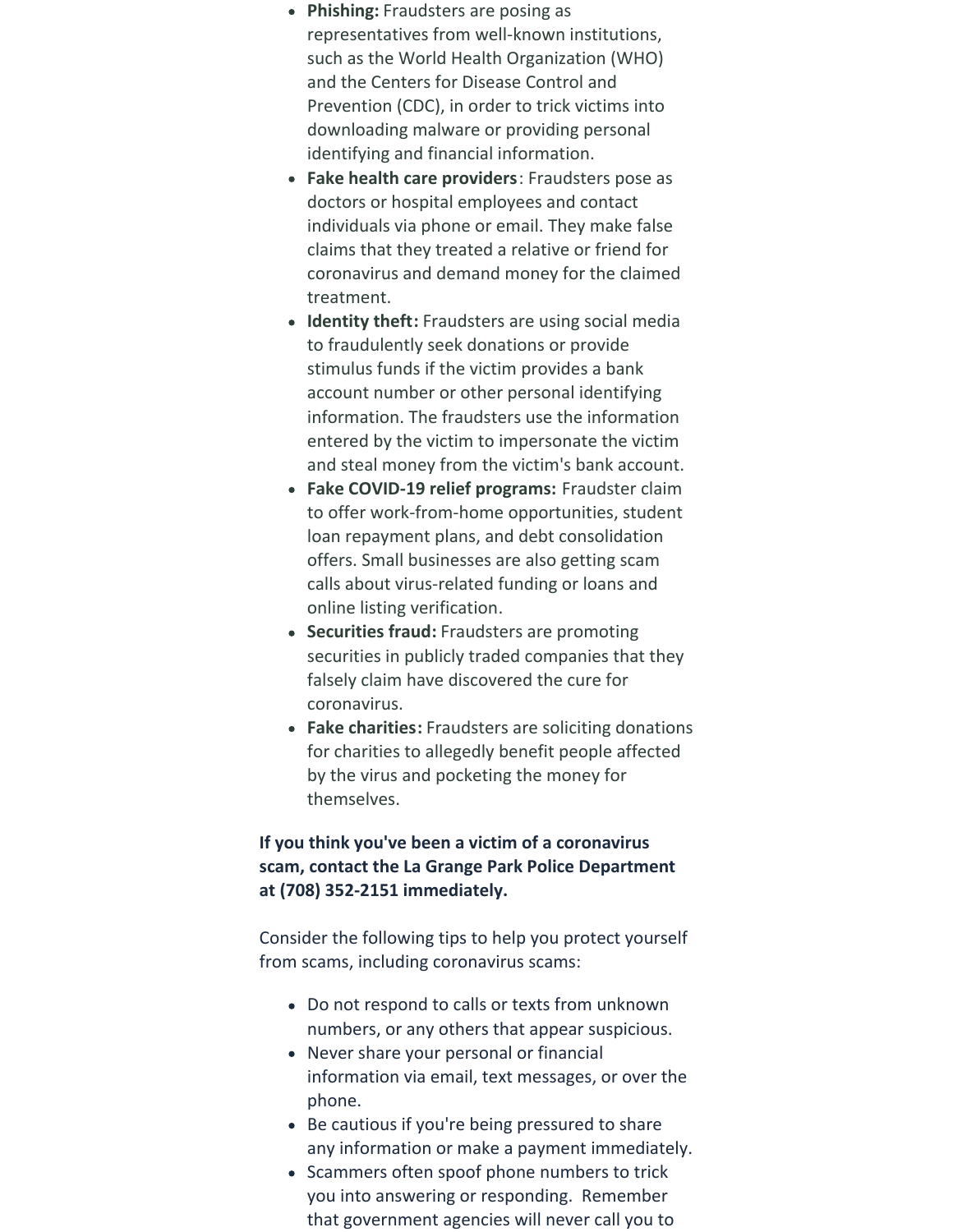ask for personal information or money.

- Do not click any links in a text message. If a friend sends you a text with a suspicious link that seems out of character, call them to make sure they weren't hacked.
- Always check on a charity (for example, by calling or looking at its actual website) before [donating.](https://www.fcc.gov/scam-charities-will-take-your-money-and-run) Click here to learn more about charity scams.
- Learn more about about phishing attacks [here](https://www.consumer.ftc.gov/articles/how-recognize-and-avoid-phishing-scams).

## **TODAY'S NEWS RELEASES FROM ILLINOIS.GOV**

Public Health Officials Announce 488 New Cases of [Coronavirus](https://www2.illinois.gov/Pages/news-item.aspx?ReleaseID=21313) Disease

IEMA NWS Develop Severe [Sheltering](https://www2.illinois.gov/Pages/news-item.aspx?ReleaseID=21311) Guidance to Address COVID-19 Guidelines

Governor Pritzker Partners with United Way of Illinois, Alliance of Illinois Community Foundations to Launch Illinois COVID-19 Response Fund *(released March 26)*

### **VILLAGE HALL**

Village offices remain closed to walk-in traffic but staff remains in the office and ready to assist residents. Please call (708) 354-0225, email [info@LaGrangePark.org](mailto:info@LaGrangePark.org), or visit the Village website at [www.lagrangepark.org](http://www.lagrangepark.org.).

#### **CANCELED PUBLIC EVENTS**

- April Youth Commission Meeting (April 13)
- Citizen's Police Academy (April 18 May 30)
- Planning & Zoning Commission Meeting (April 21)
- National Drug Take-Back Day (April 25)
- Community Clean-Up Day (May 2)

#### **VILLAGE RESOURCES**

The Village has several resources available for residents. Click the links below for more information. Food, [Household](http://www.lagrangepark.org/CivicAlerts.aspx?AID=194) Essentials & Takeout Resources Donate or [Volunteer](http://www.lagrangepark.org/CivicAlerts.aspx?AID=194) to Help Village [Emergency](http://www.lagrangepark.org/202/Emergency-Notifications) Alert System COVID-19 Information & Cook [County/IDPH](http://www.lagrangepark.org/505/Coronavirus-COVID-19#liveEditTab_propertiesTab) Contact Information